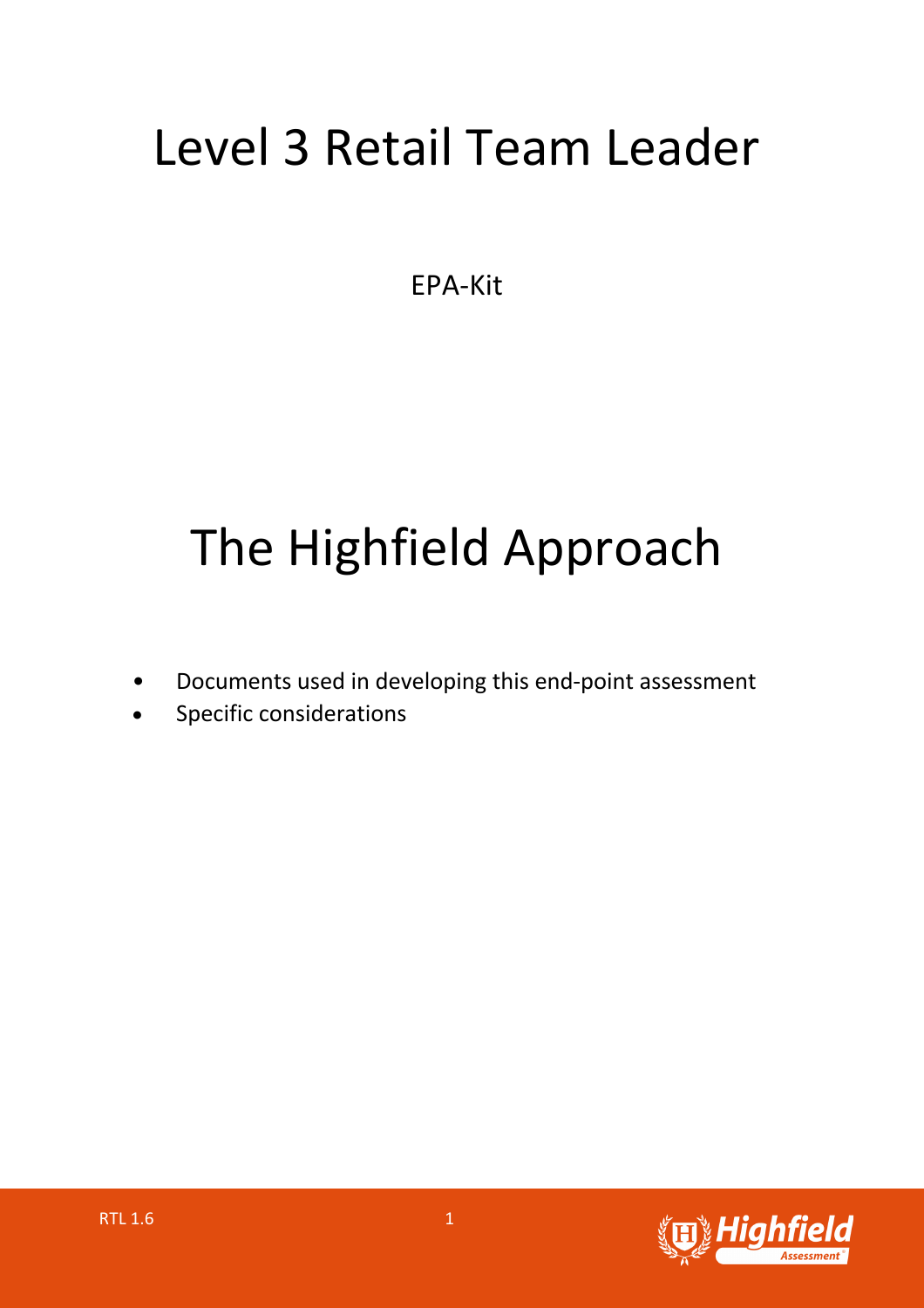### **The Highfield Approach**

This section describes the approach Highfield has adopted in the development of this endpoint assessment in terms of its interpretation of the requirements of the end-point assessment plan and other relevant documents.

#### **Documents used in developing this end-point assessment**

#### Standard (2016)

https://www.instituteforapprenticeships.org/apprenticeship-standards/retail-team-leader/

End-point assessment plan (September 2016)

https://www.instituteforapprenticeships.org/media/1184/retail\_team\_leader.pdf

| Common approach                    | People $1st$ – Edition 3, March 2018 |
|------------------------------------|--------------------------------------|
| <b>Employer Occupational Brief</b> | People $1st$ – October 2016          |

#### **Specific considerations**

On-demand tests - Highfield has used 40 questions and 60% is the pass mark for the ondemand test.

The end-point assessment plan states that the business project will be presented to the endpoint assessor. The apprentice will have 30 minutes, to include time for questions and answers at the end. The employer representative may be present, to support, but not lead the apprentice and to confirm information, at the assessor's request.

The end-point assessment plan states that the professional discussion will be a structured discussion between the apprentice and the end-point assessor. The employer may be present, to support, but not lead the apprentice and to confirm information, at the assessor's request.

The employer will not be allowed to add any further information or examples to what the apprentice has stated or lead them in any way. Highfield would encourage the employer/training provider and the apprentice to plan for both the business project presentation and the professional discussion and consider what resources they may bring with them to support them during these sessions. This must be their own work and will only be used to support their presentation and discussion.